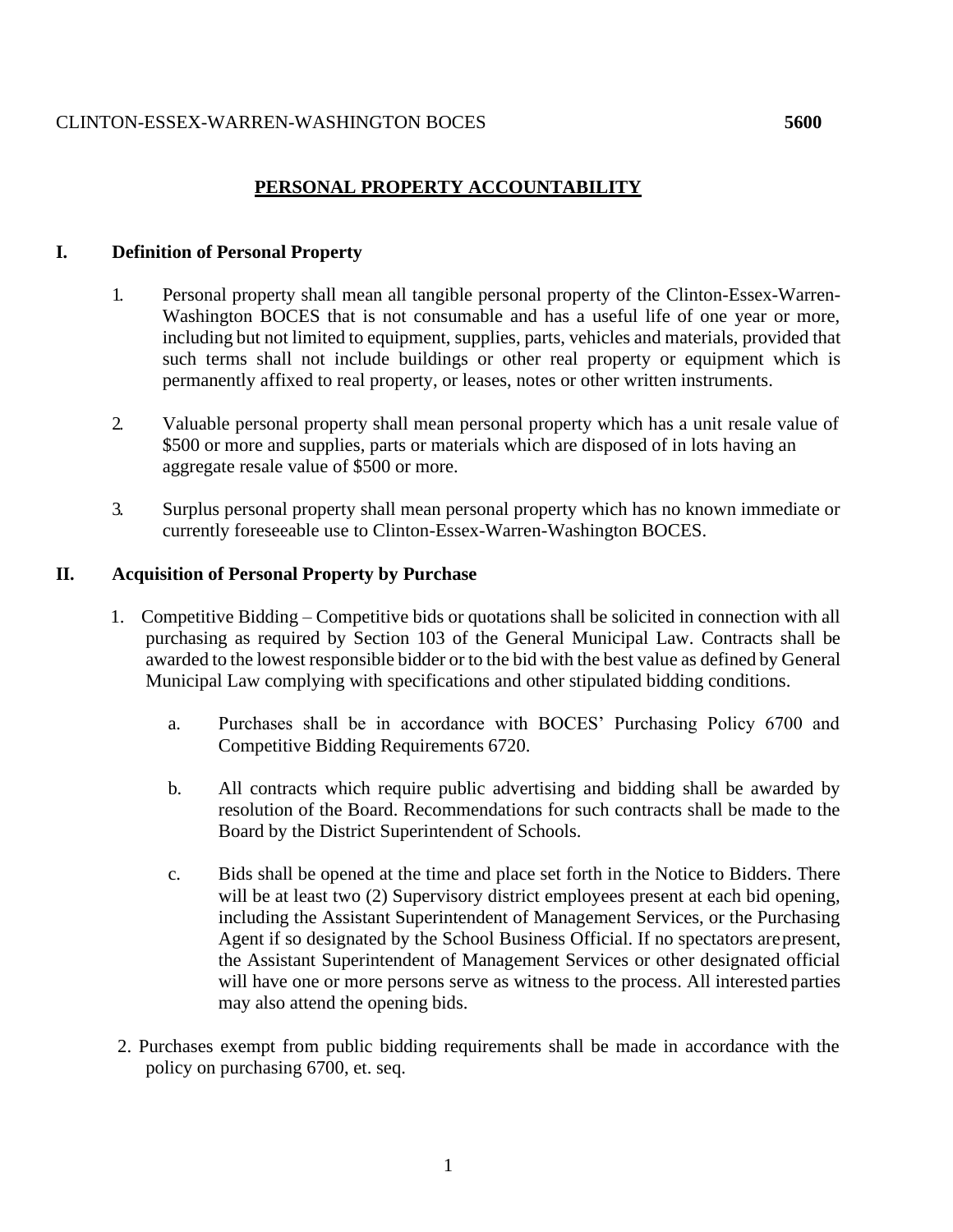# **III. Acquisition of Personal Property by Gift**

- 1. Acceptance. Only the Board may accept on behalf of Clinton-Essex-Warren-Washington BOCES gifts of either money or merchandise, including federal, state or municipal corporation surplus property and property donated to Clinton-Essex-Warren-Washington BOCES by bequest or devise in a will or trust instrument that in the view of the Board adds to the overall welfare of Clinton-Essex-Warren-Washington BOCES. The District Superintendent, in consultation with the Program Director and Board President, may also approve the acceptance or rejection of such gifts of either money or merchandise, including federal, state, or municipal corporation surplus property only when a condition exists that requires acceptance or rejection of the donation prior to the next available Board meeting. Such acceptance will be reported to the Board at the next subsequent meeting.
	- a. The Board and/or District Superintendent, in consultation with the Program Director and Board President, will not consider the acceptance of a gift until the offer is made in writing.
	- b. The Board and/or District Superintendent, in consultation with the Program Director and Board President, will safeguard the Clinton-Essex-Warren-Washington BOCES staff and students from commercial exploitation from special interest groups.

# **2. Accounting for Gifts**

- a. All gifts shall be entered into the perpetual physical inventory of Clinton-Essex-Warren-Washington BOCES in the same manner as purchased personal property and consistent with the provisions of Subheading "Perpetual Inventory" below.
- b. Gifts of money shall be annually accounted for as designated by the Board.
- c. Any property donated shall be for the use of Clinton-Essex-Warren-Washington BOCES and no employee shall benefit personally from such donations.
- d. All gifts shall become the sole property of Clinton-Essex-Warren-Washington BOCES.
- e. It shall be the responsibility of the District Superintendent to have the value of the gift or donation established, when necessary, for tax purposes and acknowledge, in writing, the receipt of the gift or donation on behalf of Clinton-Essex-Warren-Washington BOCES.
- f. All gifts or donations shall be immediately brought to the attention of the program director to which the contribution is made.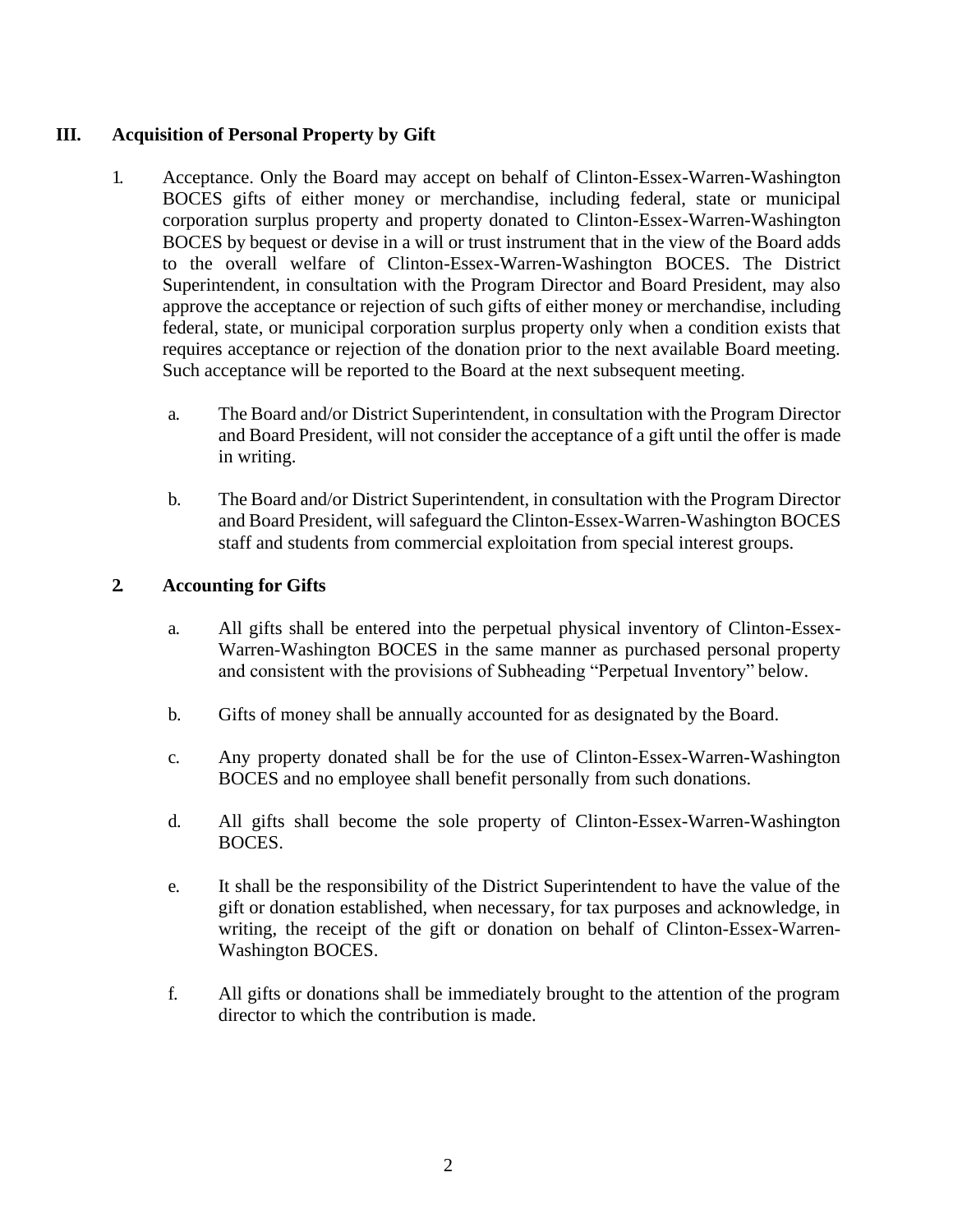- g. The program director shall recommend the acceptance or rejection of the gift to the District Superintendent. The program director will notify the donor of the acceptance or rejection of the gift by Clinton-Essex-Warren-Washington BOCES.
- h. The District Superintendent shall make a recommendation to accept or reject such gifts to the Board at a regular meeting. If the District Superintendent approves the acceptance of such gifts or donations, he/she will make a report to the Board of such gifts that have been accepted at the next regular Board meeting. Such a report will include handling or processing fees, or other costs associated with the acquisition of said gift.
- i. The program director to which the gift or donation is made, shall be responsible to see that the gift or donation is appropriately used.
- j. Gifts or donations made that are not specific to a program shall be brought to the attention of the District Superintendent who will be responsible for designating a program director to follow through with the implementation of the regulations as set forth in this policy.

# **IV. Perpetual Inventory**

- 1. The Assistant Superintendent of Management Services shall develop in writing, the basic rules and regulations to be followed in maintaining the personal property records. Procedures employed shall comply with all applicable laws and requirements of the New York State Department of Audit and Control, which are issued pursuant to Section 36 of the General Municipal Law.
	- a. The minimum standards to be considered for inclusion in the personal property record are:
		- i. The property must have significant value. Personal property valued at\$100 or more, but less than \$500, may be included, and personal property valued at \$500, or more shall be included. Technology devices valued at \$100 or more shall be included.
		- ii. The property must have an estimated useful life of one year or more.
		- iii. The physical characteristics of the property are not appreciably affected by use or consumption.
	- b. It shall be the responsibility of the Assistant Superintendent of Management Services or designee to assure that all new acquisitions, by purchase or gift, are entered into the perpetual inventory system.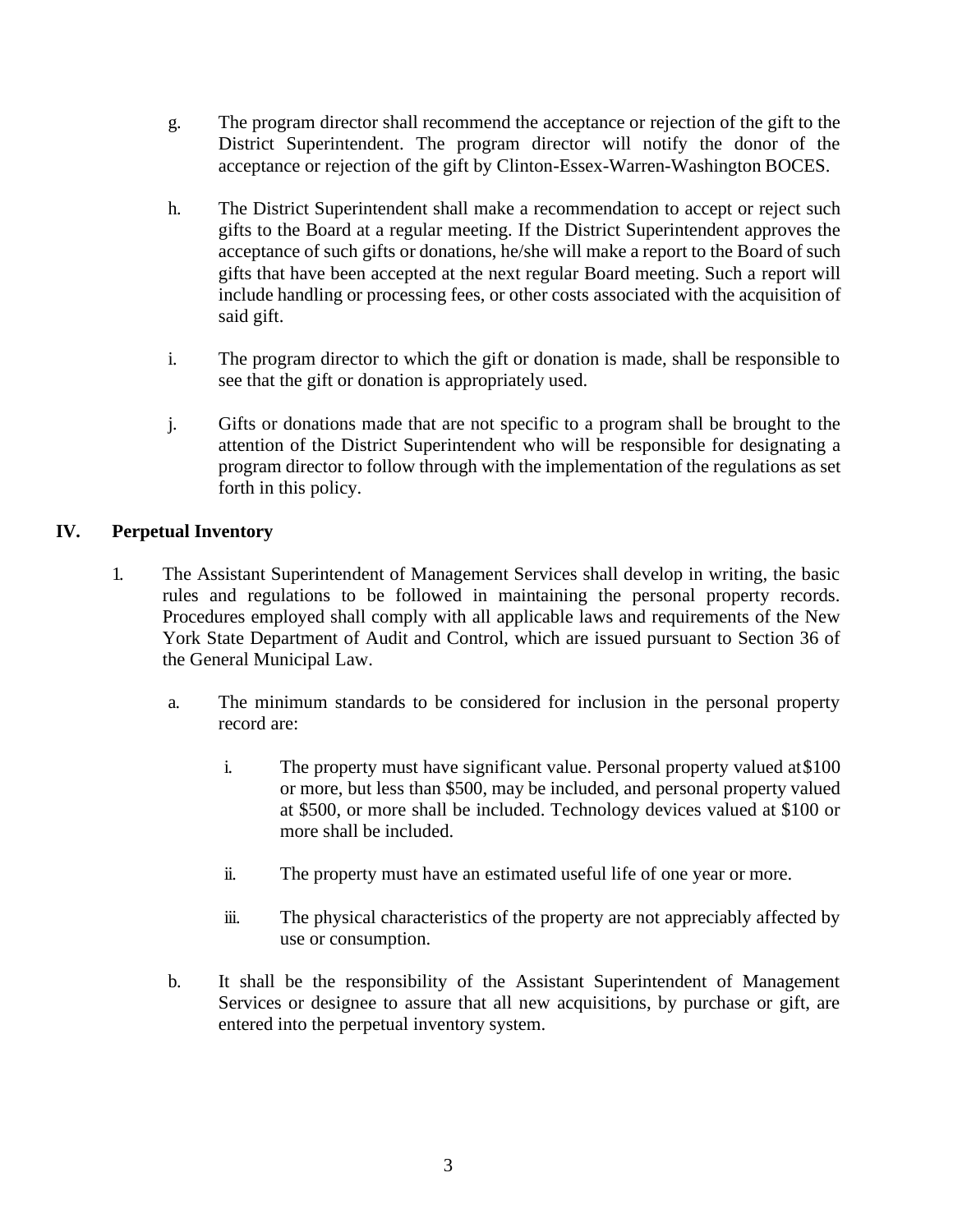- 2. Inventory Records. The inventory record shall contain sufficient information to identify each item classified as a personal property and include the following.
	- a. A sufficient description of the personal property including make, model, manufacturer's identification number, and assigned BOCES asset number.
	- b. The class of the property (land, building, machinery and equipment, licensed vehicles, etc.)
	- c. The date of acquisition of the property.
	- d. The acquisition cost of the property. If unknown or a gift, the estimated value.
	- e. The source of financing or acquisition (general fund, special aid fund, gift, etc.)
	- f. The physical location of the property. An Asset Relocation/Storage form (5600 E.1 or 5600 E.1A) must be submitted to the Business Office for all subsequent movements or an electronic movement request must be submitted and approved through the asset management system.
- 3. Physical Inventory. A physical inventory shall mean determining the actual existence, and condition, of real and personal property in the records by visually examining the property in question.
	- a. For all personal property maintained in the physical inventory records, a physical inventory shall be conducted at least annually.
- 4. Lost or Stolen Property. A Lost or Stolen Property Report (5600 E.2) must be forwarded to the Assistant Superintendent of Management Services as soon as the loss is discovered.

#### **V. Disposition of Valuable Personal Property**

#### **Property Located in School Districts**

Ownership of BOCES asset tagged computers, copiers, and related technology equipment is allowable in local component school districts. When the period of probable use is exhausted for these items, the ownership will be transferred to the component school districts. The property becomes surplus without board approval due to it having no value to the BOCES. The Assistant Superintendent of Management Services will be responsible with creating and maintaining a period of probably use for these assets.

At the time of the transfer of ownership, such assets shall be eliminated from the Clinton-Essex-Warren-Washington BOCES inventory and each component school district will be provided an itemized list of the computers, copiers, and related technology equipment located in their district. After Assistant Superintendent of Management Services review and approval for transfer of ownership; maintenance, related supply costs, and insurance coverage will be the responsibility of the component school district.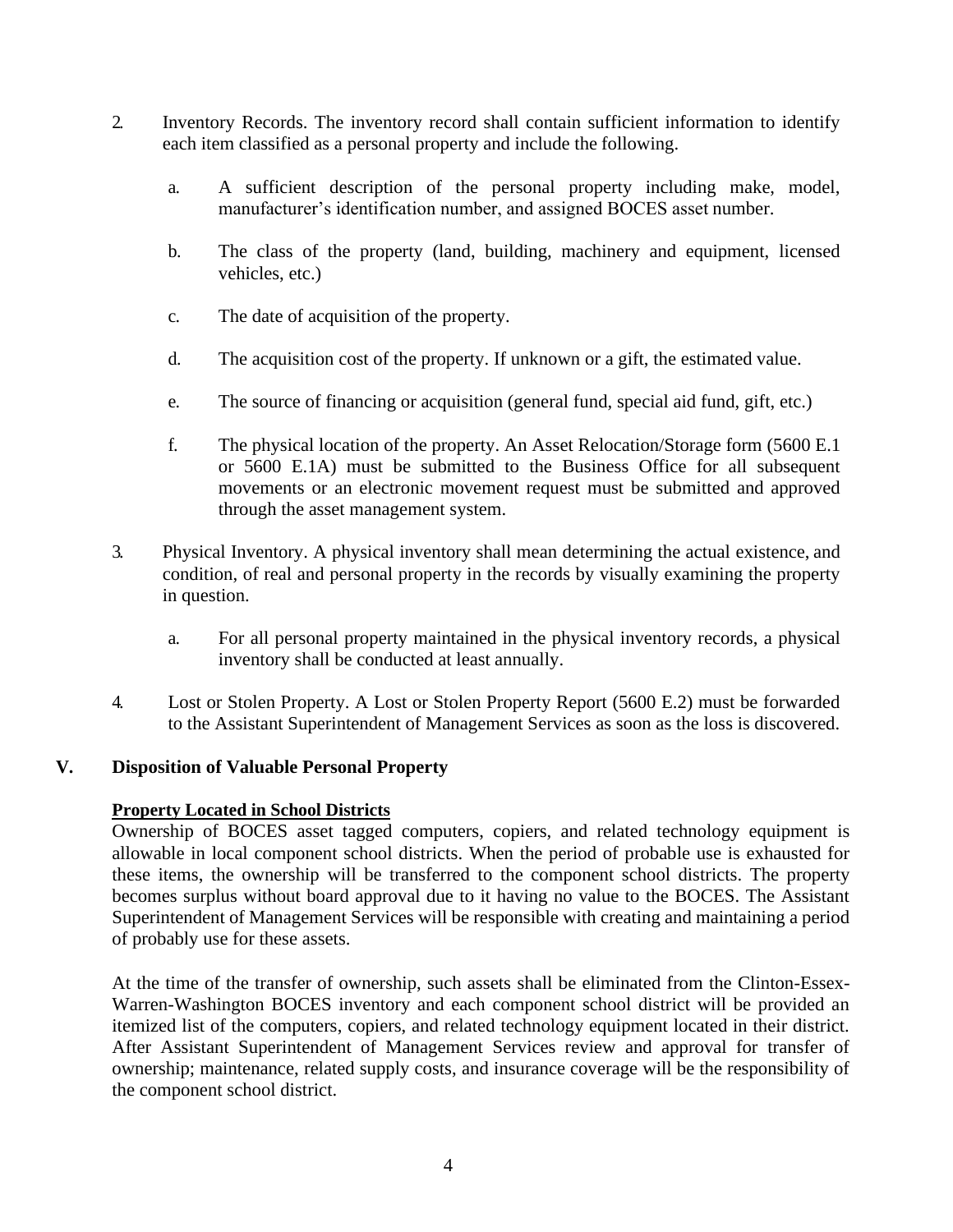## **Property Located at the BOCES**

1. Division directors or their designee(s) are responsible for identifying obsolete and surplus equipment and supplies within their area(s) of responsibility.

Periodically, a determination shall be made as to what equipment, supplies and/or materials are obsolete or surplus and cannot be reassigned to other locations within Clinton-Essex-Warren-Washington BOCES. If items are determined to have potential usefulness in the future, the items will be stored in a central location. (5600 E.1; 5600 E.1A)

- 2. Procedures for Disposition of Equipment, Supplies or Materials
	- a. All surplus or obsolete equipment, supplies or materials, which is considered valuable personal property, may be sold to the highest bidder, or may be exchanged for equipment, supplies, or materials that are of equal or greater value. Surplus or obsolete equipment, supplies, or materials may also be offered and sold first to the component school district(s), second to another BOCES, and third to a municipal corporation for FMV.
	- b. Any property whose market value would classify it as valuable personal property, but which is determined not to be marketable because it is damaged or in poor condition and has not been marketable after at least one prior attempt at competitive bidding, may be disposed of by Clinton-Essex-Warren-Washington BOCES.
	- c. Disposition of any valuable personal property must be approved by the Assistant Superintendent of Management Services via an Asset Disposal Request Form (5600 E.3, 5600 E.3A) or electronically through the asset management system.
	- d. Prior to classifying as disposable, all items should be considered for reassignment to other locations within Clinton-Essex-Warren-Washington BOCES as needed or stored in a central location if they may have potential usefulness in the future.
	- e. All sales of valuable personal property shall be open to the public unless such sale is to a component school district, a BOCES, or a municipal corporation for fair market value. Notice of the sale and/or requests for bids shall be made through advertisements in the local newspapers and other appropriate means to assure public awareness. The general public shall be eligible to bid on the equipment, supplies and/or materials.

# **VI. Accounting of Fixed Assets and Depreciation**

The Assistant Superintendent of Management Services shall be responsible for accounting for general fixed assets according to the procedures outlined by the Uniform System of Accounts for School Districts and GASB Statement 34 Regulations.

These accounts will serve to: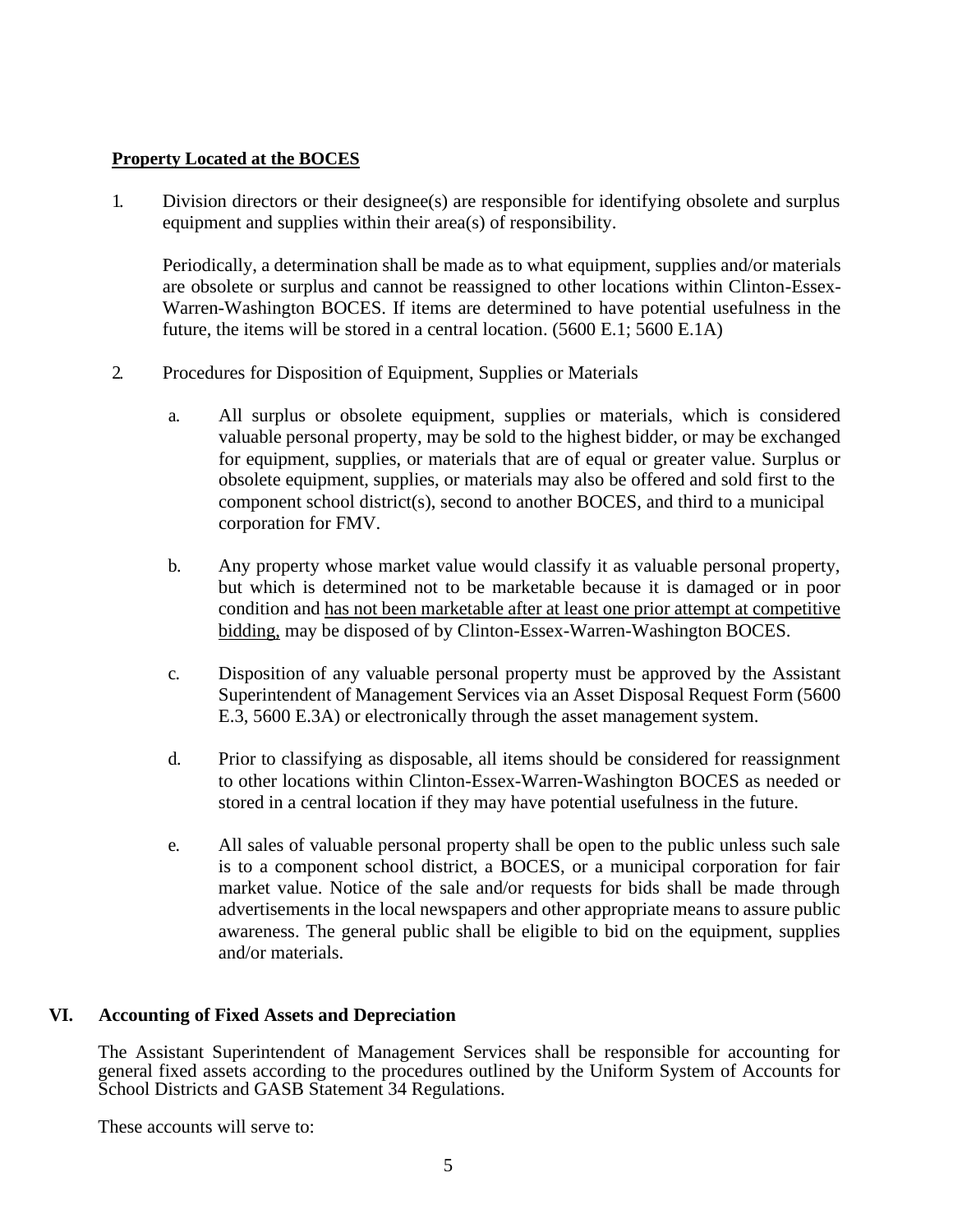- 1. Maintain a physical inventory of assets;
- 2. Establish accountability;
- 3. Determine replacement costs; and
- 4. Provide appropriate insurance coverage.

Fixed assets with a minimum value established by the Board that have a useful life of one (1) year or more and physical characteristics not appreciably affected by use or consumption shall be inventoried and recorded on an annual basis. Fixed assets shall include land, buildings, equipment and materials.

Fixed assets acquired having a value equal to or greater than \$1500 are considered depreciable assets and shall be inventoried for the purposes of GASB 34 accounting practices and placed on a depreciation schedule according to its asset class and estimated useful life as stipulated by the NYS Comptroller's Office or the IRS. A standardized depreciation method and averaging convention shall also be established for depreciation calculations.

Assets shall be recorded at initial cost or, if not available, at estimated initial cost; gifts of fixed assets shall be recorded at estimated fair value at the time of the gift. A property record will be maintained for each asset and will contain, where possible, the following information:

- 1. The date of acquisition;
- 2. A sufficient description including make, model, manufacturer's identification number, and assigned BOCES asset number;
- 3. The acquisition cost. If unknown or a gift, the estimated value;
- 4. The physical location;
- 5. Class (land, building, licensed vehicles, machinery and equipment, etc.);
- 6. Estimated useful life;
- 7. Salvage value;
- 8. Date and method of disposition; and
- 9. Source of financing or acquisition (general fund, special aid fund, gift, etc.)

## **VII. Procedure of Accountability of Officers and Employees for Violating the Personal Property Policy**

- 1. Penalty for violation. Any officer or employee who violates this policy will be subject to removal from office or discipline in accordance with existing law. Unauthorized use of personal property and the theft or conversion of personal property belonging to Clinton-Essex-Warren-Washington BOCES will be prosecuted vigorously and to the maximum extent allowable under the law.
- 2. Dissemination of policy. The District Superintendent shall be responsible for the enforcement of this policy and shall take such action as is necessary to communicate this policy to all officers and employees of Clinton-Essex-Warren-Washington BOCES